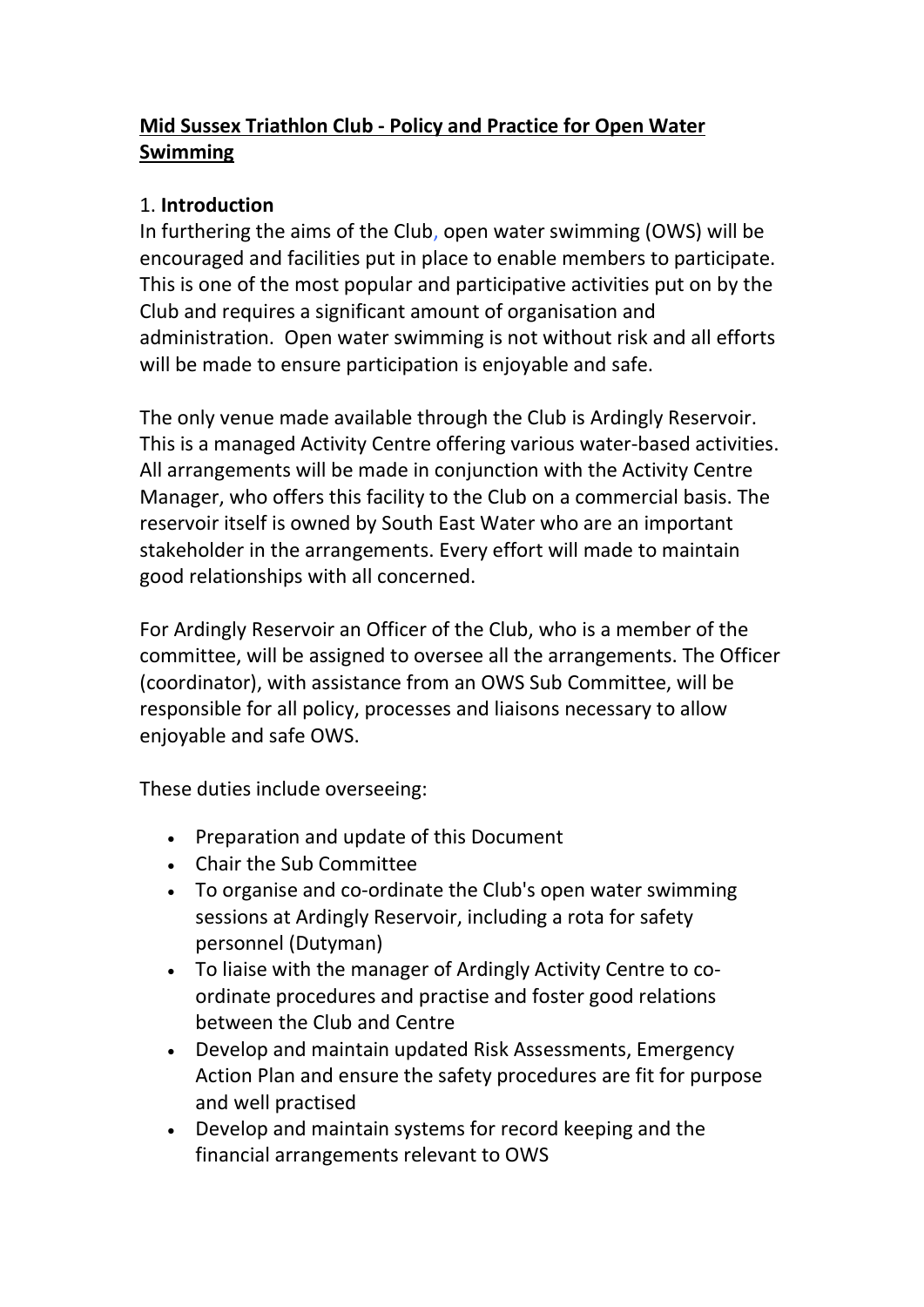- Develop and maintain systems to facilitate Trial and Guest Taster sessions
- To provide a report for each committee meeting
- Prepare an end of year report for consideration at the club AGM

### 2. Policy and Practice

This policy and practice document will be drawn up and presented to the committee for agreement and adoption. This will drive how OWS is run and will be reviewed each year by the Sub Committee. In addition all of the information relevant to Open Water Swimming will be detailed and held together on the Club website, with suitable links and guidance as required.

# 3. Risk Assessment and Emergency Action Plan

These documents will be drawn up by the OWSSC and agreed by the Chair and Head Coach. These, along with other relevant documentation will be held on the Club website, and will be reviewed annually. The Risk Assessment will drive the safety arrangements put in place.

### 4. Open water Swimming Sub Committee

Due to the risks involved, the complex arrangements which need to be put in place and decisions made, a group will be formed, led by the lead club Officer. The group will consist of key members involved in the arrangements, particularly the Dutyman system, and meet on a regular basis.

# 5. Swim Safety

Current arrangements with the Activity Centre manager allow swimming during the summer months May to September on a Tuesday evening 6.00pm – 7:30pm and May to October on a Saturday morning 8.15am – 9.45am. Before the season starts the Centre Manager will arrange for water testing and inform the club when the water has been declared safe. These tests will be conducted throughout the relevant months and if the water standards drop to unacceptable levels the club will be notified and sessions will cease.

A safety team will be in place for every swim session, consisting of a Spotter (from MSTC), Kayak personnel (from MSTC) and a launch (from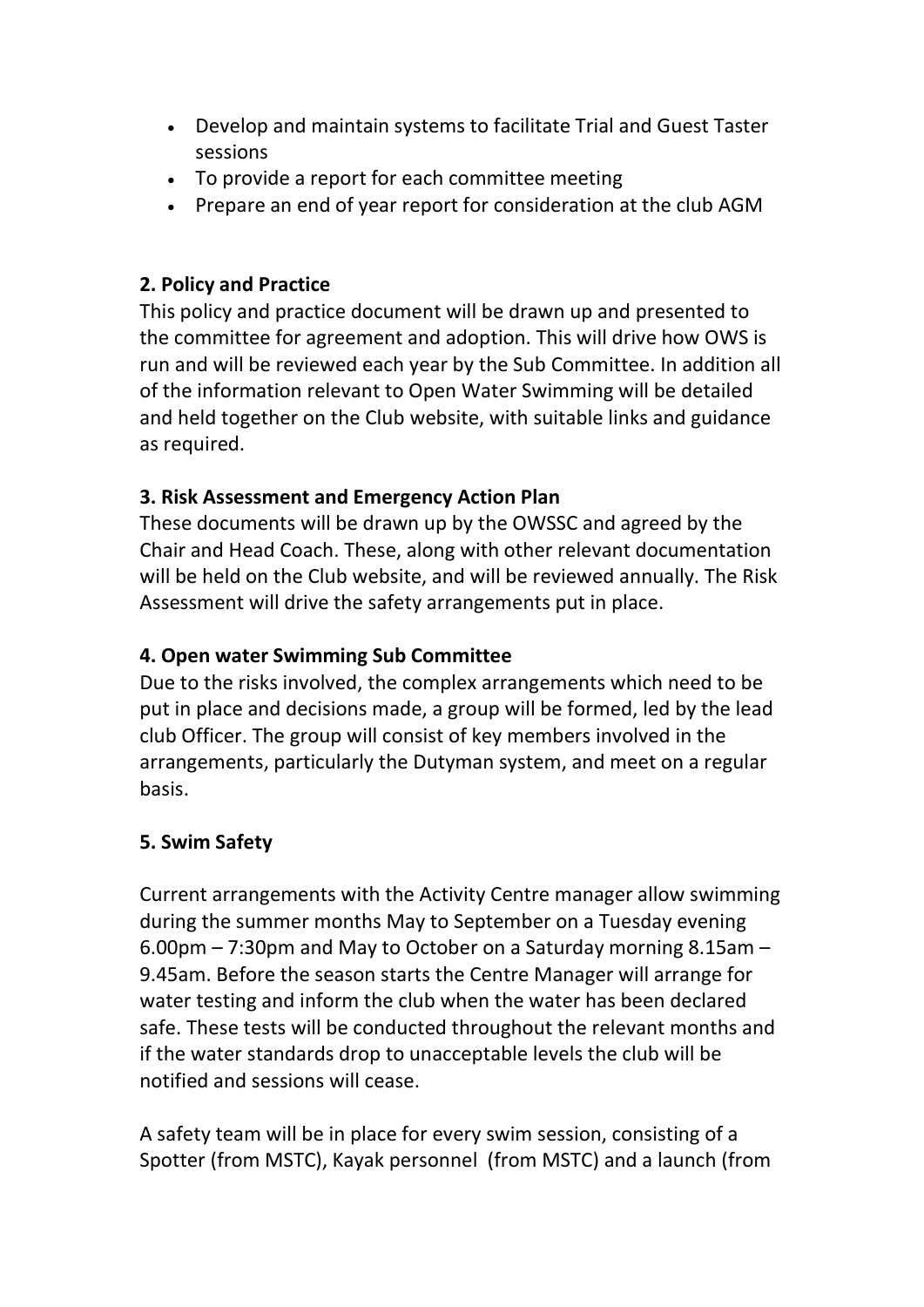AAC). The responsibilities of this team are laid out in documentation on the website and those participating are required to brief themselves before their duty, including viewing the video.

The Spotter, among other things, will be responsible for signing swimmers in and out of the water, and liaison with centre staff. A swim course will be clearly marked out by buoys and pointed out to swimmers. The kayakers are, among other things, responsible for keeping other water users away from the swim area, particularly boats and watching out for swimmers in difficulty. They are crucial in a rescue situation. Guidance (for competitions) suggests there should be a ratio of one safety craft per 20 swimmers; swimmers should be reachable within one minute and be no more than 50m from the safety craft. We will aim to match these requirements during training sessions. As such the patrol pattern must take place within the swim area and kayakers separate out to gain maximum coverage.

Members participation in the Safety rota is driven by the Dutyman system. Every member who signs up for OWS is required to carry out a Spotter and a Kayak duty. A rota is drawn up using a web-based duty system which with the help of key members of the sub committee, informs members of their duty. Any exceptions to this duty can only be agreed by the sub committee, who oversee these arrangements. If members who sign up for and participate in OWS deliberately avoid their duty, consideration will be given by the sub committee to removing their right to swim in the reservoir.

Nobody will swim in the reservoir without reading and signing the indemnity waiver, and without the requisite safety arrangements being in place.

Nobody will be allowed to swim in the session unless they have prebooked and paid.

A practise drill simulating a rescue from the reservoir will be run annually towards the beginning of the season. This will involve Activity Centre staff and their launch which is crucial to a successful rescue.

#### 6. Taster sessions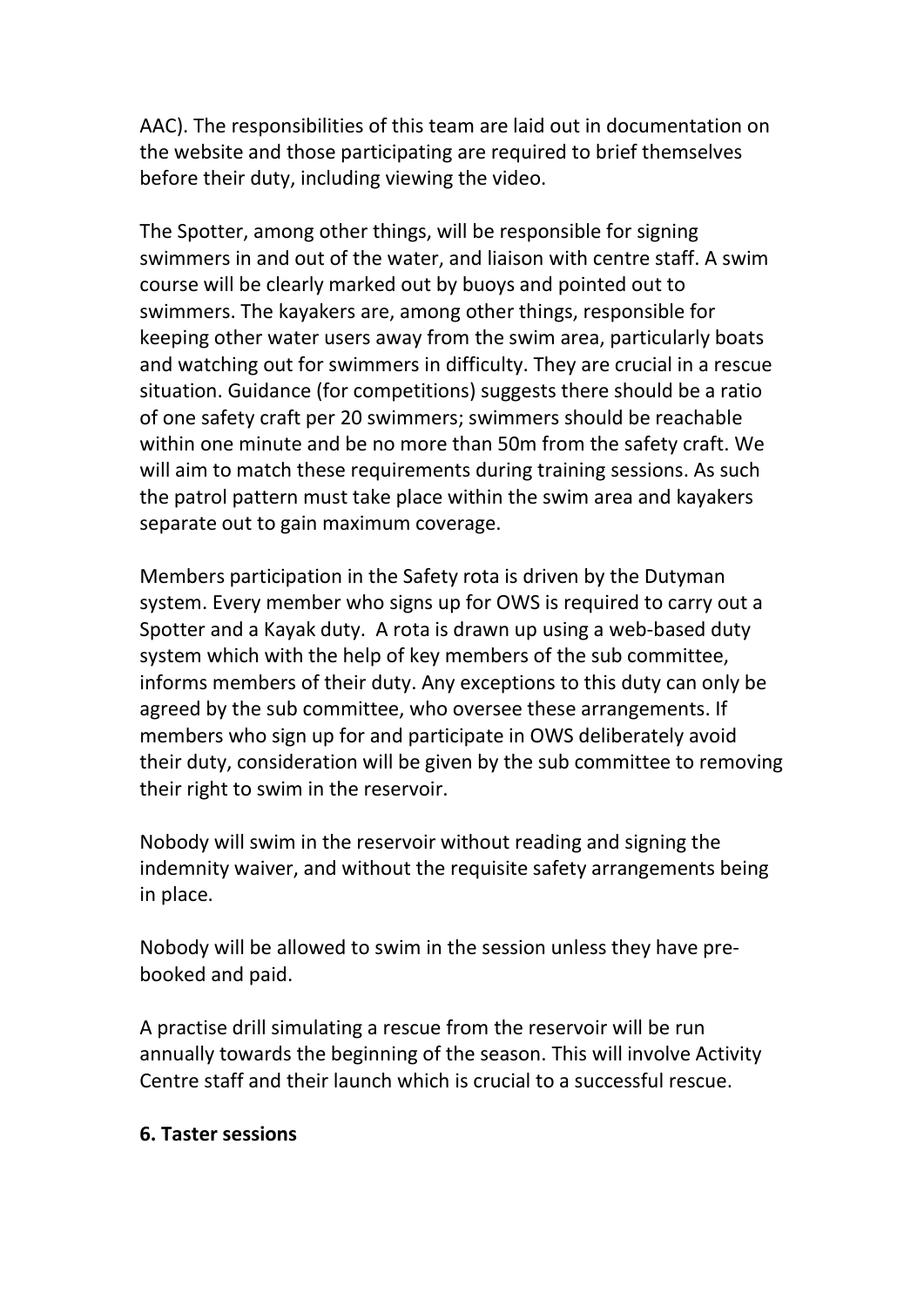Any non-members who wish to swim will be required to pre-book their session and sign the indemnity waiver form before being allowed in the water. These swims are on a limited basis to comply with Club insurance. Non-members will be limited to one swim either as a Trial taster or Guest taster.

#### Trial Taster

Where an individual wishes to have a trial swim before joining the club. There is no charge for this. Swimmers will need to contact openwaterswim@midsussextriclub.com beforehand to agree their attendance. At the reservoir, the taster swimmer will need to make themselves known to the Spotter and will need to agree and sign the the Indemnity waiver form (blank copies are kept with the Spotter) before being allowed in the reservoir. The committee reserves the right to restrict access to these sessions if it compromises safety. An experienced open water swimmer will be assigned to meet, greet, brief and swim with the swimmer for at least the first lap. The taster swimmer will be required to wear a Tow Float which will be provided. The committee reserves the right to restrict access to these sessions if it compromises safety

#### Guest Taster

Where a member wishes to bring a guest to swim with them. The MSTC member will be responsible for booking the swimmer in online and paying the £4 fee. At the reservoir, the member and guest will need to make themselves known to the Spotter and the guest will need to agree and sign the the Indemnity waiver form (blank copies are kept with the Spotter) before being allowed in the reservoir. The guest will also be required to wear a tow float. The member will be responsible for ensuring the guest is a competent swimmer and swim with them to ensure they remain safe for at least for the first lap.

#### 7. Training

Any specific OWS training or events will be arranged and overseen by the Club Head Coach, with its own Risk Assessment.

#### 8. Ardingly Activity Centre

Regular liaison will take place between the Officer and the Centre Manager to ensure good communication and relations, and to deal with any issues which arise. They will also meet in between seasons to discuss